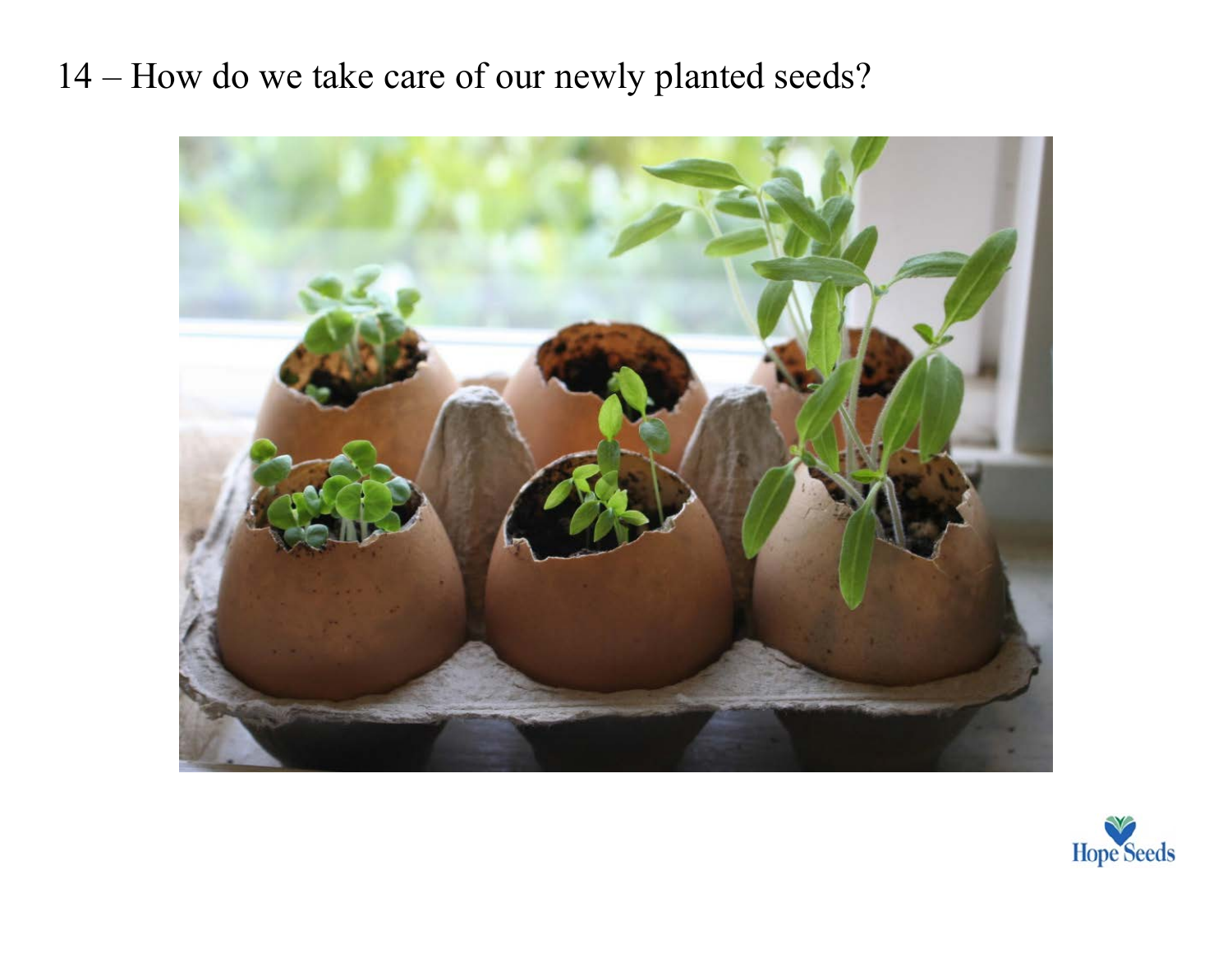## 14 – How do we take care of our newly planted seeds?

- Make sure they get lots of sunshine. The sun helps a plant make the food it needs to grow.
- Make sure they have enough water, but not too much.
- Make sure they are protected from wind, animals and anything else that can damage them.
- Then the young new plants will be able to develop roots and grow strong!

God's Word: <sup>6</sup> As you received Christ Jesus the Lord, so continue to live in him. <sup>7</sup> Keep your roots deep in him and have your lives built on him. Be strong in the faith, just as you were taught. And always be thankful. Colossians 2:6-7

\*How do we take care of our growing lives in Christ? We love God, love our neighbor, trust God to protect us, and always be thankful! Can you think of some other ways?

**Activity:** On Activity Card Ls. 14 have the children draw plants above each fruit of the Spirit. On the leaves of the plants, write some ways to show that fruit in your life. For example, on a leaf of the Goodness plant, you could write, "Obey my parents."